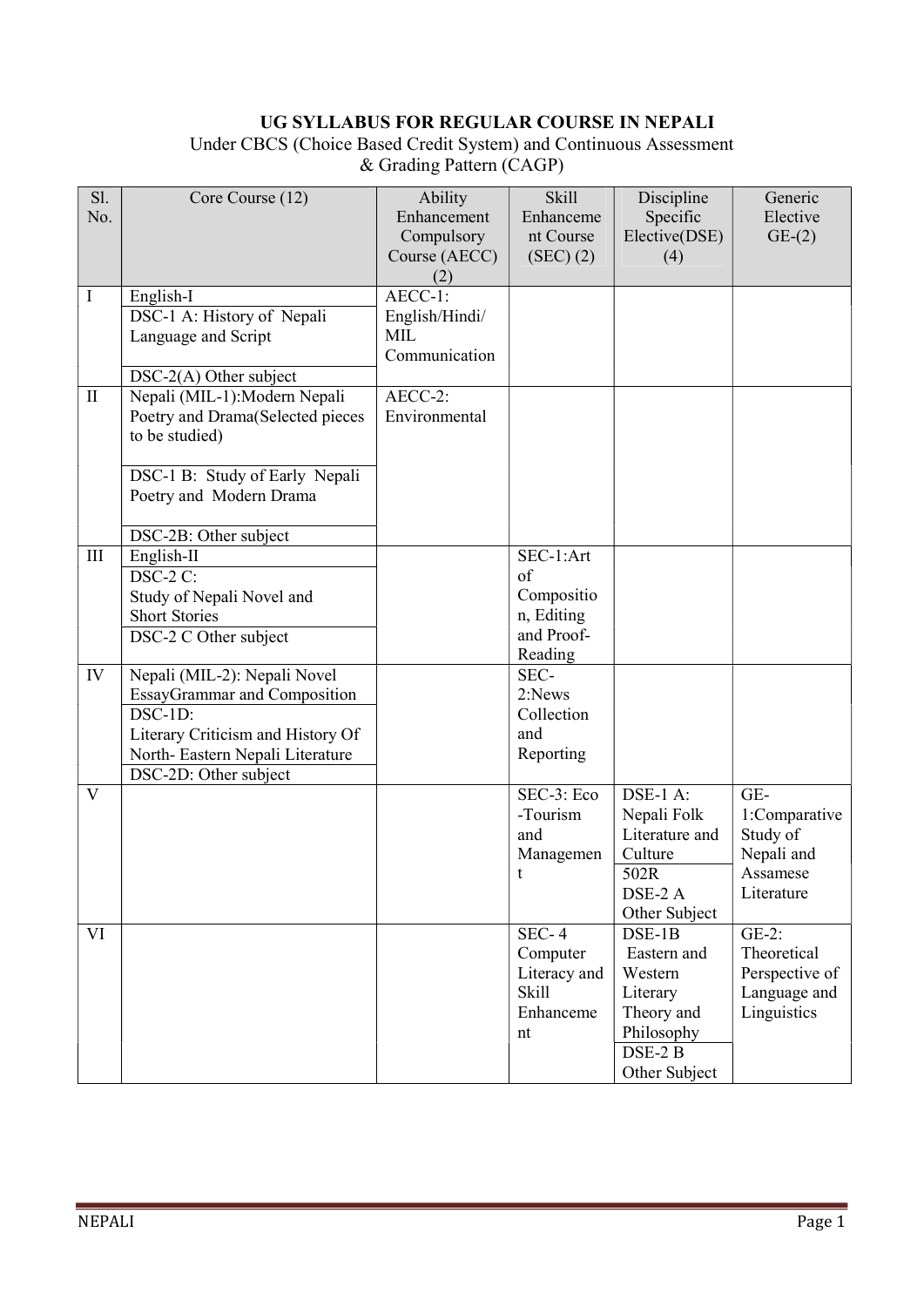# ABBREVIATIONS

NEP=Nepali AECC=Ability Enhancement Compulsory Course SEC=Skill Enhancement Course DSC=Discipline Specific Core Course DSE=Discipline Specific Elective GE=Generic Elective

## SEMESTER-1

Paper Code: 1.01R English-1 Paper Code: NEP1.02R- DSC-1(A) History of Nepali Language and Script Paper Code: 1.03R-DSC-2(A) Other Subject Paper Code: NEP 1.04R-AECC-1: Functional Nepali (Communicative)

## SEMESTER-2

Paper Code: NEP 2.01R-MIL-1: Modern Nepali Poetry and Drama Paper Code: NEP 2.02R-DSC-1(B): Study of Early Poetry and Modern Nepali Drama Paper Code: 2.03P-DSC-2(B) Other Subject Paper Code: 2.04P-AECC-2: Environmental Science

## SEMESTER-3

Paper Code: 3.01P English-2 Paper Code: NEP 3.02R DSC-2C: Study of Nepali Novel and Short Stories Paper Code: 3.03P DSC-2©Other Subject Paper Code: NEP 3.04R SEC-1: Art of Composition Editing, and Proof Reading

# SEMESTER-4

Paper Code:NEP 4.01R MIL-2: Nepali Novel,Essay, Grammar and Composition Paper Code: 4.02R DSC-1(D): Literary Criticism and History of North- Eastern Nepali literature Paper Code 4.03P DSC-2(D)Other Subject Paper Code: NEP 4.04R SEC-2: News Collection and Reporting.

## SEMESTER-5

Paper Code: NEP 5.01RDSE-1(A) Nepali Folk literature and Culture Paper Code: 5.02P DSE -2(A) Other Subject Paper Code: NEP 5.03R GE-1: Comparative Study of Nepali and Assamese literature Paper Code: NEP 5.04R SEC-3: Eco-Tourism and Management.

## SEMESTER-6

Paper Code: NEP 6.01R DSE-1(B): Eastern and Western Literary Theory and Philosophy Paper Code 6.02P DSE-2(B)-Other Subject Paper Code: NEP 6.03R-GE-2: Theoretical Perspective of Language and Linguistics Paper Code: NEP 6.04R SEC-4: Computer Literacy and Skill Enhancement.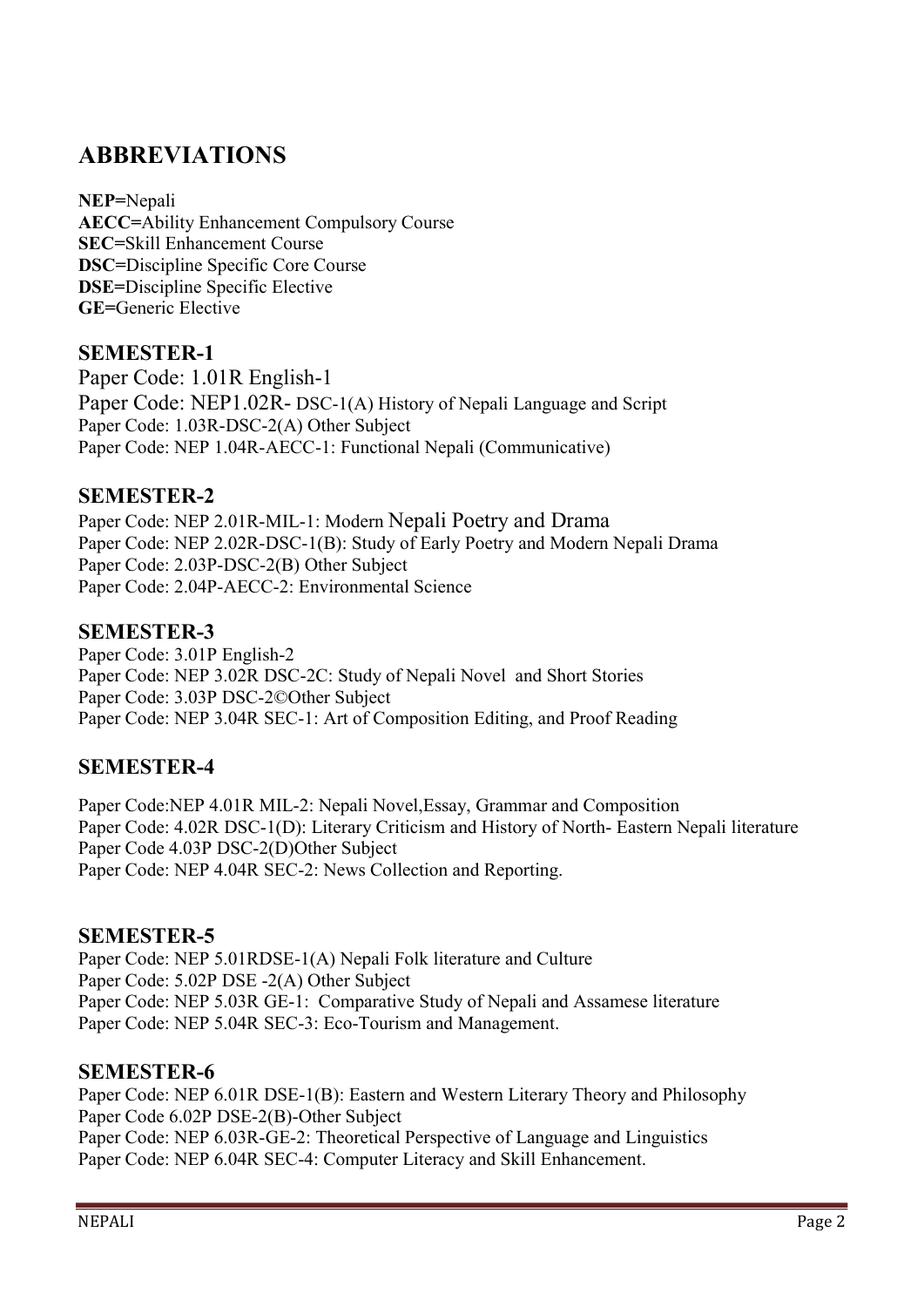# SYLLABUS IN DETAIL

### SEMESTER-1

## Paper Code: NEP 1.02R, DSC-1A Paper Title: History of Nepali Language and script External Marks: 80, Internal Marks: 20 Credit: Lecture=5, Tutorial=1

| Unit-1: Language: Meaning, Defination, Charactaristics, verities of language              | $=$ 20 marks |
|-------------------------------------------------------------------------------------------|--------------|
| Unit-2: Origin and Development of Nepali Script,<br>Features of Debanagari Scripts        | $=$ 20 marks |
| Unit-3: Difference between Language and Dialects, Dialect of Nepali Language $= 20$ Marks |              |
| Unit-4: Semantic Changes in Nepali Language                                               | $=$ 20 Marks |

#### Suggested Readings:

| 1 Nepali Bhasako Utpatti Ra Bikash | : Chudamani Bandhhu                 |
|------------------------------------|-------------------------------------|
| 2 Bhasa Bigyan Ra Nepali Bhasa     | : Mohanraj Sharma, Krisnahari Baral |
| 3 Samanya Ra Prayogik Bhasa Bigyan | : Netraprasad Poudel                |
| 4 Nepali Bhasa Parichaya           | : Deviprasad Goutam                 |
| 5 Bhasa Bigyan Abam Bhasa Sastra   | : Dr. Kapildev Dwibed               |
| 6 Bhasa Pradip                     | : Tarapati Upadhyaya                |

#### Paper Code: NEP 1.04R - AECC-1

# Paper Title: Functional Nepali (Communicative) Credit -2

Total Marks:50

Unit-1: Introduction to Phonology: 20 Marks Introduction to Alphabets and Phonemes, Exercise of Articulation, Special Phonological and Morphological Features of the Language Unit-2: Introduction to Morphology: 10 Marks Introduction to Vocabulary and Word-Typology: Pragmatics in Interactions Introduction to Personal Pronouns, Kinship Terms, Numeral Classifiers: Pragmatics Application of Case-marker and Tense-marker: Pragmatics Unit-3: Introduction to Syntax: 10 Marks Introduction to Sentence Construction and Pragmatics in Social Contexts Unit-4: Practice of Translation and Composition: 10 Marks Translation From Source Language to Target Language Practice of Composition and Writing Skill.

#### Suggested Readings:

| 1. Adarsha Nepali Vyakaran   | : Tarapati and Drona Upadhyaya     |
|------------------------------|------------------------------------|
| 2. Madhyamik Nepali Vyakaran | : Ghanashyam Nepal and Kavita Lama |
| 3. Nepali Suddha Lekhan:     | : Edt.Abikeshar Sharma             |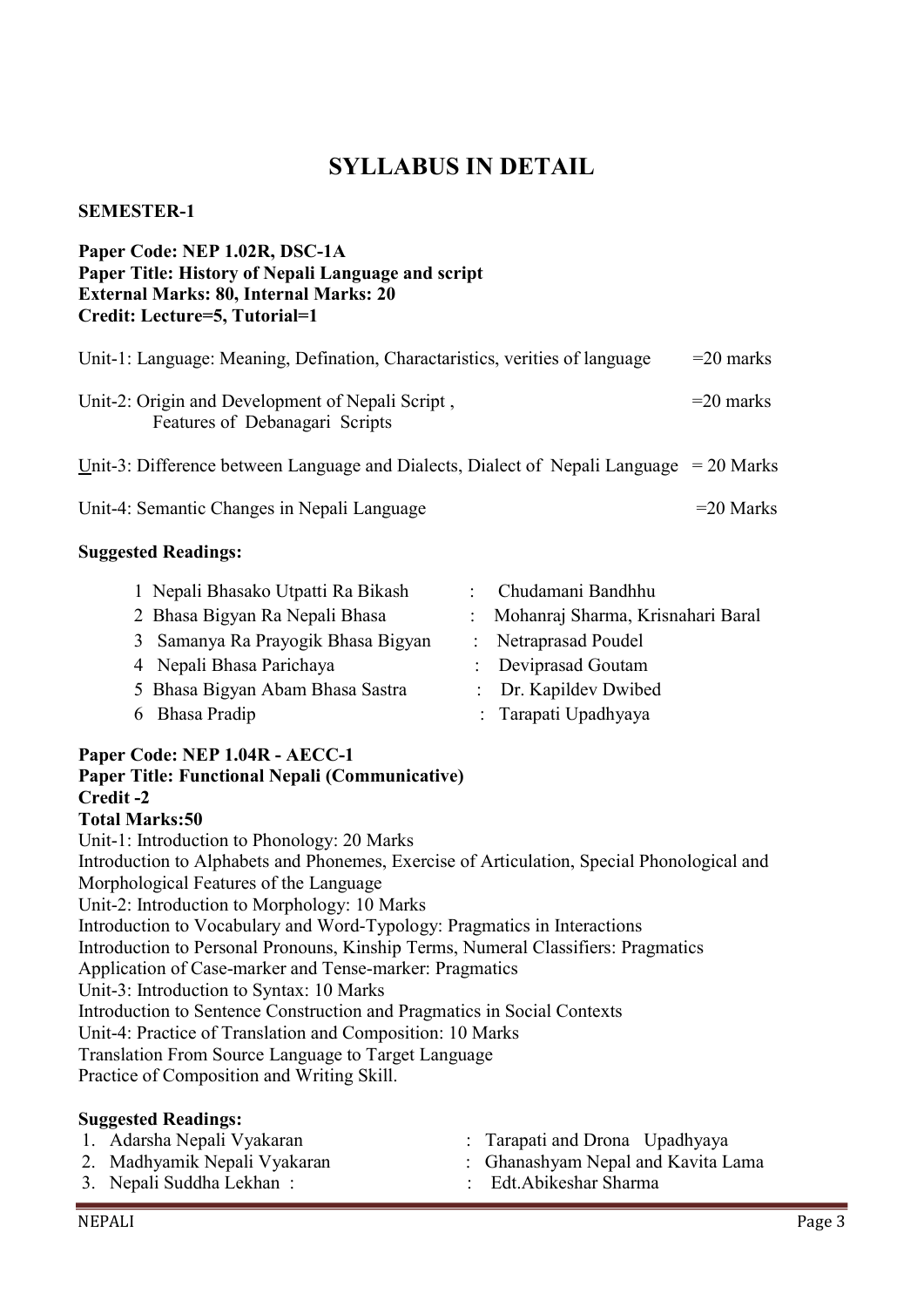| 4. Nepali Bhasa Sikshyan |  |
|--------------------------|--|
|--------------------------|--|

: Dr. Hemangaraj Adhikari

SEMESTER-2

5. Prayogik Bhasa Bigyan : Dr. Yadabprakas Pokhrel

# Paper Code: NEP 2.01R-MIL-1 Paper Title: Modern Nepali Poetry and Drama Credit: Lecture-5, Tutorial-1 External Marks:80, Internal Marks:20

Unit-1: Study of the following Poets and their PoetryText.=20 Marks.

| 1. Patima Dhakreko Pasaro      | : Lekhnath Poudel     |
|--------------------------------|-----------------------|
| 2 Yatri                        | : Laxmiprasad Devkota |
| 3 Baisakh                      | : Madhav Ghimire      |
| 4 Yo Jindagi Khoi Key Jindagi: | Haribhakta Katuwal    |
| 5 Assam Ra Hamra Purkha :      | Puspalal Upadhyaya    |
|                                |                       |

| Unit- 2: Study of the following Poets and Poetry $Text = 20$ Marks |                       |
|--------------------------------------------------------------------|-----------------------|
| 1 Sirja Auta kagaj ko Itihas Timra Yi Purkhako : Naba Sapkota      |                       |
| 2. Ahaban :                                                        | : Yudhabir Rana       |
| 3. Bhikshya                                                        | : Bhabilal Lamichaney |
| 4. Mero Desh                                                       | : Chabilal Upadhyaya  |
| 5. Kamya (3 No Saga's 1 to 7 Stanza only)                          | : Bidyapati Dahal     |

Unit -3 : Study of the 'NistejTasbir'( One Act Play) : Sherman Thapa = 10 Marks

Unit-4: Textual Study of 'MutukoVyatha' :Balakrishna Sama = 30 Marks

## .Suggested Readings

| 1. Sahitya Manjari              |                | : Ed.Dr.L.PParajuli, K.N.sarma and K.P Sarma |
|---------------------------------|----------------|----------------------------------------------|
| 2. Lalitya (Bhag-1)             |                | Lekhnath Poudel                              |
| 3. Bhikhari Kabita Sangraha     |                | : Laxmiprasad Devkota                        |
| 4. Chhabi Kabita Sangraha       |                | Chabilal Upadhyaya                           |
| 5. Usha Manjari                 |                | Puspalal Upadhyaya                           |
| 6 Yo JIndagi Khoi Key Jindagi   | $\mathcal{L}$  | Haribhakta Katuwal                           |
| 7 Kamya (KhandaKabya)           |                | Bidyapati Dahal                              |
| 8. Panch Paatey                 | $\ddot{\cdot}$ | Sherman Thapa                                |
| 9. Samka Dukhanta Natya Chetana |                | Balakrishna Sama                             |

#### Paper Code: NEP 2.02R-DSC-1(B) Paper Title: Study of Early Nepali Poetry and Modern Nepali Drama Credit: Lecture-5, Tutorial-1 External Marks:80, Internal Marks:20

Unit-1: Textual analysis of following poets and their poetry  $=$  20 Marks

| Prithwinarayan   | Subananda Das       |
|------------------|---------------------|
| Krishna Charitra | Basanta Sharma      |
| Prasnottari      | Bhanubhakta Acharya |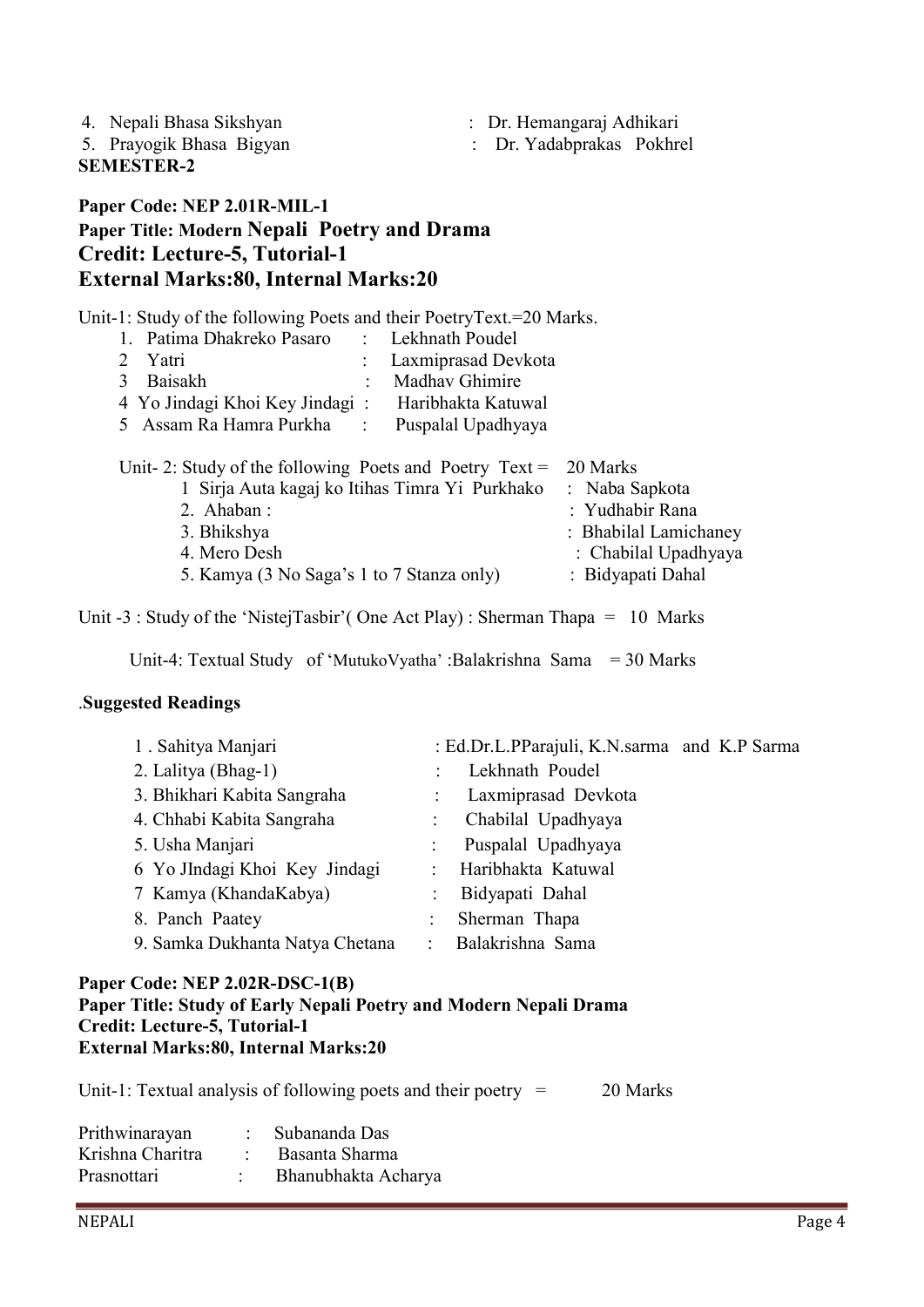TungnaBhajan : Gyandil Das.

Unit-2 : Study of Early Nepali Poets and their Poetry from North-East India = 20 Marks

| Achhamko Sabai      |                   | Krishnabahadur Udas                |  |  |
|---------------------|-------------------|------------------------------------|--|--|
| Hanuman RavanSambad | <b>Contractor</b> | Padmaprasad Dhungana               |  |  |
| Geetmala            |                   | Harinarayan Upadhyaya Bidyabhusan' |  |  |
| Matribhasa          |                   | Ramprasad Upadhyaya                |  |  |

Unit-4: BalakrisnaSama and his Drama "Prahlad"= 40Marks

## Suggested Readings:

| 1.<br>$\mathbf{2}$<br>4<br>4 | Sahitya Manjari<br>Nepali Sahityako Itihas (PrathamKhanda)<br>Prathamik KalinKavi Ra Kabita<br>Sabai Ra LahariKavya Sangraha                                         | $\ddot{\cdot}$<br>$\ddot{\cdot}$ | Ed.L.P.Parjuli, K. N. Sarma, K.PSarma<br>Ed.Chudamani Bandhu<br>Keshavprasad Upadhyaya<br>Ed.Bhimkanta Upadhyaya |
|------------------------------|----------------------------------------------------------------------------------------------------------------------------------------------------------------------|----------------------------------|------------------------------------------------------------------------------------------------------------------|
| 5.                           | Samko Dukhanta Natya Chetana                                                                                                                                         |                                  | Keshavprasad Upadhyaya                                                                                           |
| 6.                           | Sama Ra SamakaKriti                                                                                                                                                  |                                  | Taranath Sarma                                                                                                   |
| 7                            | Asameli Nepali KabitaYatra                                                                                                                                           |                                  | Ed.Naba Sapkota                                                                                                  |
|                              | <b>SEMESTER-3</b>                                                                                                                                                    |                                  |                                                                                                                  |
|                              | Paper Code: NEP 3.02R, DSC-2C<br>Paper Title: Study of Nepali Novel and Short Stories<br>Credit: 6 (Lecture-5, Tutorial-1)<br><b>External Marks: 80, Tutorial:20</b> |                                  |                                                                                                                  |
|                              | Unit-1: Nepali Novel                                                                                                                                                 |                                  | $=20$ Marks                                                                                                      |
|                              | Comprehensive Study on Lainasing Wangdel and his Novel "LangadakoSathi"                                                                                              |                                  |                                                                                                                  |
|                              | Unit-2 : Nepali Novel                                                                                                                                                |                                  | $=20$ Marks                                                                                                      |
|                              | Comprehensive Study on Lilbahadur Chhetry and his Novel<br>"Brahmaputrako chhew chhaw"                                                                               |                                  |                                                                                                                  |
|                              | Unit-3: Short Stories                                                                                                                                                |                                  | $=20$ Marks                                                                                                      |
| A                            | Bida<br>Guruprasad Mainali.                                                                                                                                          |                                  |                                                                                                                  |

| $\mathbf{A}$ | Diua                     | Guruprasau Maman.     |
|--------------|--------------------------|-----------------------|
| B            | Machha ko Mol            | Shivakumar Rai        |
| C.           | Gorkhako Model           | Hariprasad Gorkha Rai |
| D            | Manchhey Fagat Manchhey: | Arjun Niroula.        |
|              |                          |                       |

Unit-4 : Short Stories  $=20$  Marks

| A.<br>$\mathbf{B}$ | Raatbhari Huri Chalyo<br>Chhata |           | Indrabahadur Rai<br>Shivakumar Rai |
|--------------------|---------------------------------|-----------|------------------------------------|
| $\mathcal{C}$      | Pabitra                         | ٠         | B.P. Koirala                       |
| D                  | Bishou Satabdiki Monalisa       | $\bullet$ | Bikrambir Thapa                    |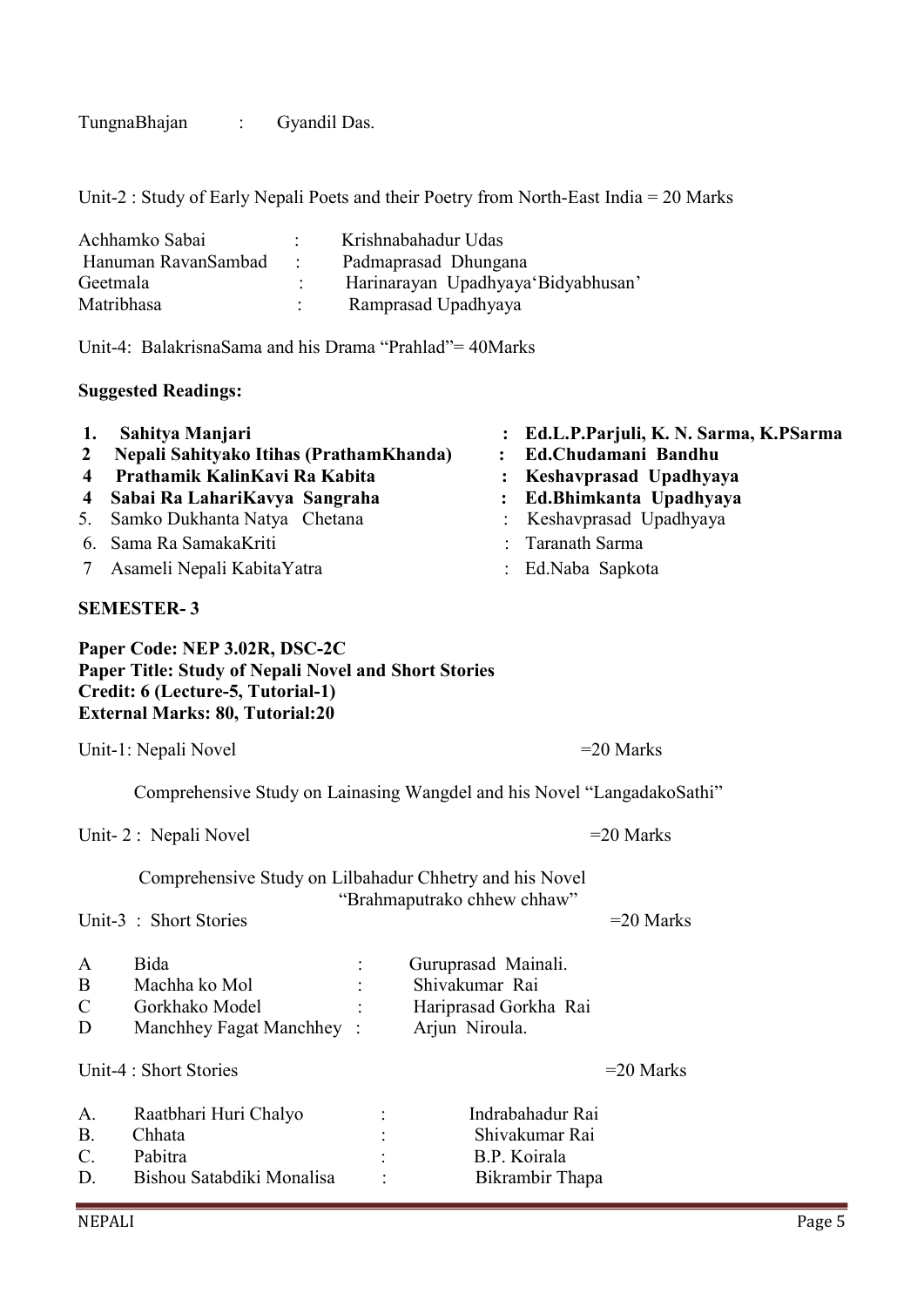Suggested Readings:

| 1.             | Hariprasad Rai ka Kathaharu: Hariprasad Gorkha Rai |                |                                          |
|----------------|----------------------------------------------------|----------------|------------------------------------------|
| 2.             | <b>Jhyalbata</b>                                   |                | <b>Iswar Baral</b>                       |
| 3.             | Nepali Sahitya Manjari                             |                | : Ed. L.P.Parajuli, K.N.sarma, K.P.sarma |
| 4.             | <b>Naso</b>                                        |                | <b>Guruprasad Mainali</b>                |
| $\overline{5}$ | Upanyaska Adharharu:                               | $\ddot{\cdot}$ | Indrabahadur Rai                         |
| 6              | Darjeelingka Nepali Upanyas :                      |                | Dr.Mohan p. Dahal                        |
|                | Parampara Ra Prabritti                             |                |                                          |

## Paper Code: NEP 3.04R, SEC-1 Paper Title: Art of Composition, Editing and Proof-reading Credit: Lecture-2 Total Marks: 50

Unit-1: Definition of Composition and Editing, Writing Process and Art of Writing, What is Editing? Purpose of Editing, Benefits of Editing, Drafting in Writing, Difference between Editing and Proofreading, Difference between Writing and Editing, Ways to Edit, Importance of Copy Editing (Theoretical Perspectives)=25Marks

Unit-2: What is Proof-reading? Why Proof-reading? Importance of Proof-reading, Proof-reading Symbols, Proof reader, the Proof-reading process (on the basis of practical and exercise)=25 Marks

## Suggested Readings:

- 1. Uchchatar Madhyamik Nepali Vyakaran : Ghanashyam Nepal and Kabita Lama
- 2. Nepali BhasaShikshyan : Dr.Hemangaraj Adhikari
- 3. Comprehend and Compose, Part-1 &II : Geetha Nagarjun
- 
- 5. Doing Creative Writing : Steve May
- 
- 
- 4. Effective Writing : Christopher Turk & John Kirkman
	-

# SEMESTER-4

#### Paper Code: NEP 4.01R MIL-2 Paper Title: Nepali Novel,Essay,Grammar and Composition Credit: 6 (Lecture-5, Tutorial-1) External Marks:80, Internal Marks:20

Unit-I:Novel= 30 Marks

- A. Introduction of the Nepali Novelist Rupnarayan Sing and his Contribution to the Nepali Novel
- B. Textual Study of his Novel "Bhramar"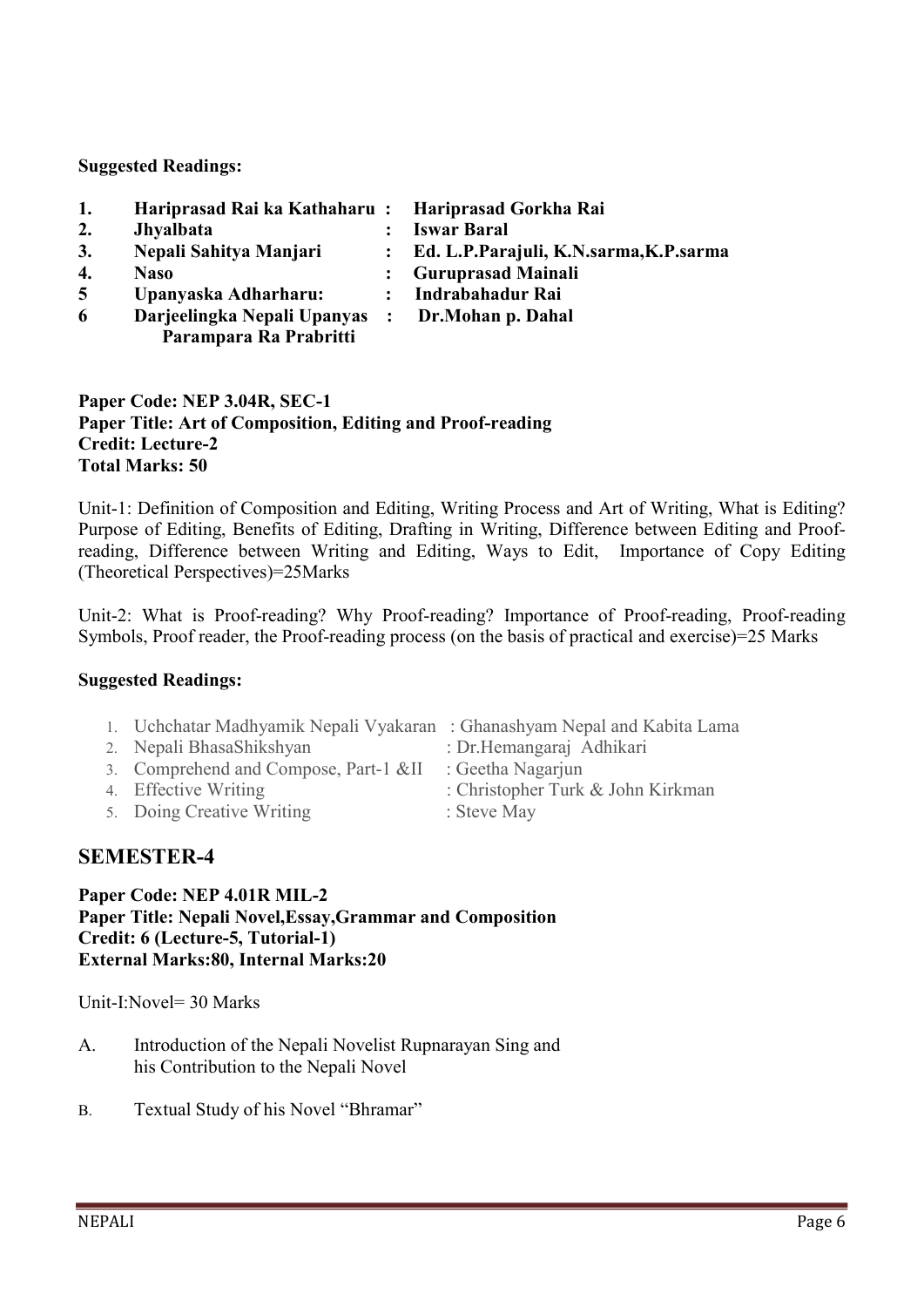Unit-2: Essay =30Marks.

| $\mathbf{1}$ | Panchota Chahiney Kura         |                | Laxmiprasad Devkota   |
|--------------|--------------------------------|----------------|-----------------------|
|              |                                |                |                       |
| 2.           | Jiban Ra Sahitya               |                | Ramkrishna Sarma      |
| 3.           | Mahapurus Ko Sangat            | $\ddot{\cdot}$ | Bhairab Aryal         |
| 4.           | Hamro Shabda Bhandar Ek Bichar | $\sim$ 1.      | Dr. Kumar Pradhan     |
| 5.           | Tagaro                         | $\ddot{\cdot}$ | Chandrakumar Sharma   |
| 6.           | Pipalko Chhahari               |                | Krishnaprasad Gyawali |
|              |                                |                |                       |
|              | Unit-3 : Grammar               |                | $=10$ Marks           |

(Kriya,Linga, Sandhi,Samas,Karak,Abyaya)

Unit-4: Essay Writing  $= 10$  Marks (On Present Socio-Political Issue, Environmental and Bio-diversity)

#### Suggested Readings:

| 1. Jay Bhudi                | : Bhairab Aryal                            |
|-----------------------------|--------------------------------------------|
| 2. Sahitya Manjari          | : Ed. DrL.P. Parajuli, K.Sarma , K.P.Sarma |
| 3. Adhunik Nepali Upanyas   | : Mohan P. Dahal                           |
| 4 Madhyamik Nepali Vyakaran | : Ghanasyam Nepal and Kabita Lama          |
| 5 Sama Ra Samaka Kriti      | : Kesab Pd. Upadhyaya                      |
| 6 Nepali Adarsha Vyakaran   | : Tarapati Upadhyayaand Drona Upadhyaya    |

#### Paper Code: NEP 4.02R DSC-1(D) Paper Title: Literary Criticism and History of North –Eastern Nepali Literature Credit: 6 (Lecture-5, Tutorial-1) External Marks: 80, Internal Marks: 20

Unit-1: What is Short Story, Characteristics, Elements of Short Story = 20 Marks. Unit-2:Define Drama, Aristotelian Concept, Elements of Drama, Tragedy, Comedy, Humor  $=20$ Marks. Unit-3: Define Poetry and Novel, Elements of Poetry and Novel =20Marks . Unit-4: Historical Study of North-Eastern Nepali Literature  $= 20$  Marks .

## Suggested Readings:

| 1. An Introduction To The Study of Literature                                    | $\therefore$ H. Hudson |
|----------------------------------------------------------------------------------|------------------------|
| 2. Paschatya Samalochanako Saidhantik Parichaya (vol. 1 and 2) : BasudevTripathi |                        |
| 3. Paschatya Kavya Sidhanta                                                      | : AbhiSubedi           |
| 4. Paschatya Samalochana Sidhanta                                                | : Bidyapati Dahal      |
| 5. Bharatiya Nepali Katha                                                        | : Ed. Abinash Shrestha |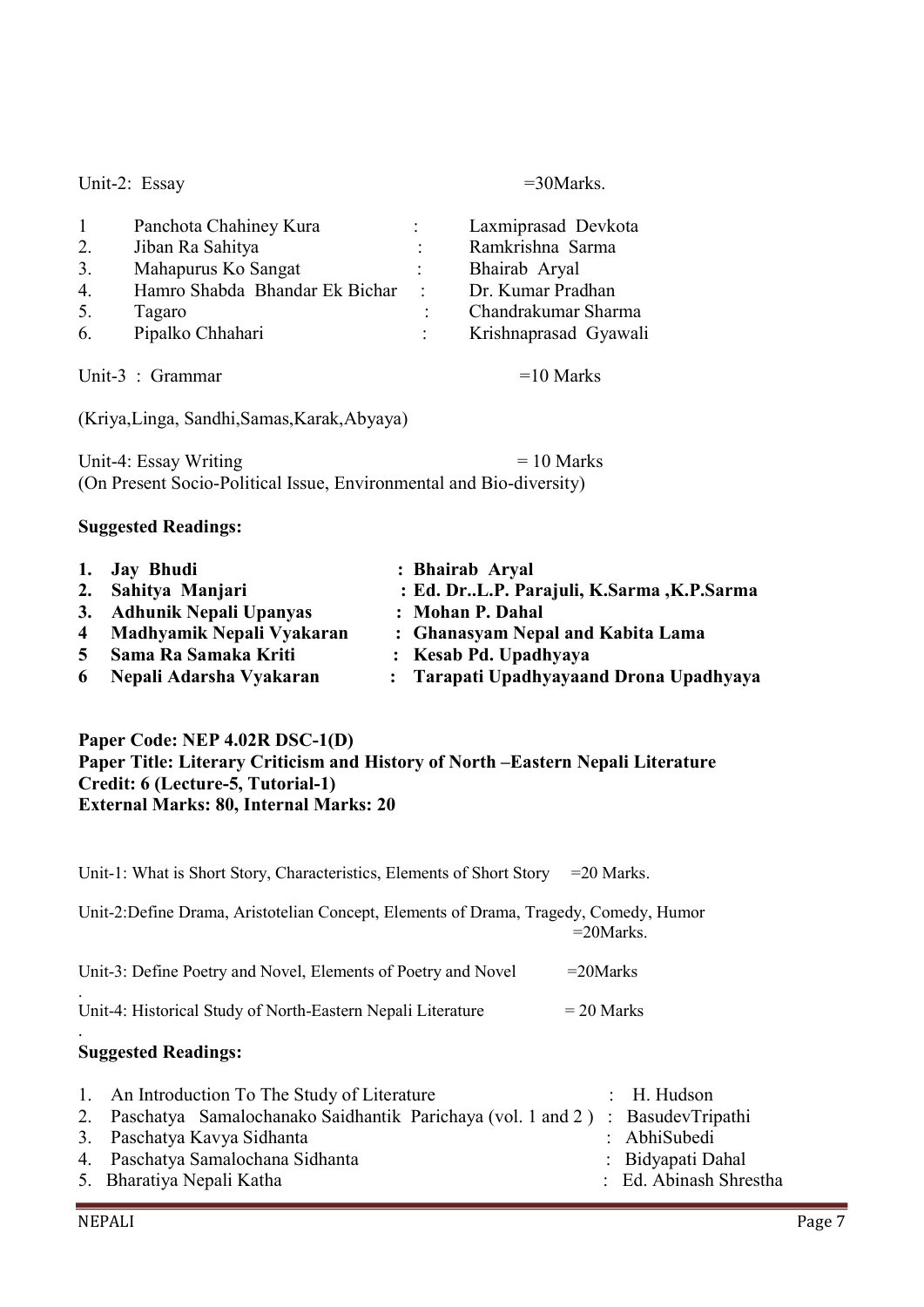- 6. Asameli Nepali Kabita Yatra : Ed.Naba Sapkota
- 

7. Sarsarti Padda : Bhimkanta Upadhyaya

## Paper Code: NEP 4.04R, SEC-2 PaperTitle:News Collection and Reporting Credit: Lecture-2 Total Marks:50

Unit-1:Concept of News, Definition of News, Elements of News Structure of News Value of News  $=25$ Marks.

Unit-2: Role of Reporter, Qualification, Sources of News and Varieties of News = 25Marks.

## Suggested Readings:

| 1 Patra karitaki Kaljayi Parampara | Kamaleswar                         |
|------------------------------------|------------------------------------|
| 2. SamacharLekhan                  | P.K.Arya                           |
| 3 SamacharAbamPrarupLekhan         | Dr.Ram Prkash, Dr.Dinesh Kr. Gupta |

# SEMESTER-5

## PaperCode : NEP 5.01R, DSE-1(A) Paper Title: Nepali Folk Literature and Nepali Culture Credit: 6 (Lecture-5, Tutorial-External Marks: 80, Internal Marks:20

|                                                                                          | Unit-1: Folklore – Meaning, Definition, Scope, its Structure and Origin<br>$= 20$ Marks                                                                                            |                                                                                                                         |  |  |  |
|------------------------------------------------------------------------------------------|------------------------------------------------------------------------------------------------------------------------------------------------------------------------------------|-------------------------------------------------------------------------------------------------------------------------|--|--|--|
|                                                                                          | Unit-2: Nepali Folklore, Classification, Relationship between Creative Writing and Folklore<br>$= 20$ Marks                                                                        |                                                                                                                         |  |  |  |
| Unit-3: Folk Song, its Definition, Nepali Folk Songs and its Varieties<br>$= 20$ Marks   |                                                                                                                                                                                    |                                                                                                                         |  |  |  |
| Unit-4: Nepali Folk Culture and Nepali Festival and Traditional Costumes<br>$= 20$ Marks |                                                                                                                                                                                    |                                                                                                                         |  |  |  |
| $\mathbf{1}$<br>$\boldsymbol{2}$<br>$\mathbf{3}$<br>$\overline{\mathbf{4}}$<br>5         | <b>Suggested Readings:</b><br>Nepali Jana Sahitya<br>Nepali Loksahityako Bibechana<br>Nepali LokaSahitya<br>Nepali Sanskriti : Hamro Astwitwa<br>Nepali Loka Sanskritiko Ruparekha | : Kajiman Kandangwa<br>: Dharmaraj Thapa, Hangsapure Subedi<br>: Chudamani Bandhu<br>: Yudhabir Rana<br>: Khemraj Nepal |  |  |  |
| 6.<br>7.                                                                                 | Nirman (Sanskriti Bisesanka)<br>Nepali Sanskritisudha                                                                                                                              | : Ed. Paban chamling"Kiran"<br>: Ed. Hiranya Ghimire                                                                    |  |  |  |
|                                                                                          | Paper Code: NEP 5.03R, GE-1                                                                                                                                                        |                                                                                                                         |  |  |  |

Paper Title: Study of Comparative Nepali and Assamese Literature Credit:6 (Lecture-5, Toturial-1) External Marks:80, Internal Marks-20

Unit-1: Theoretical Introduction, Origin of Comparative Literature, Development of Comparative Literature, Types of Comparative Study =20 Marks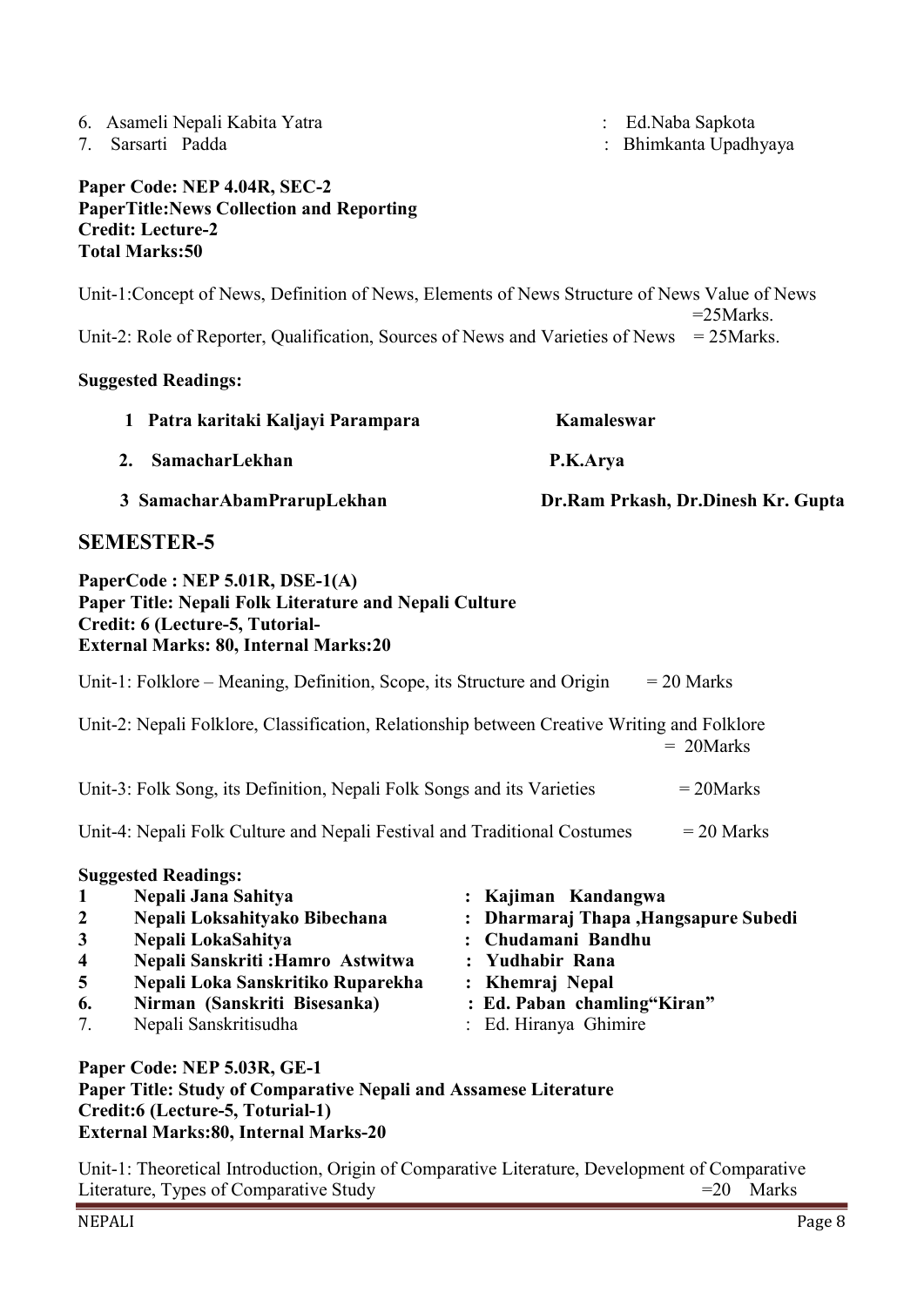Unit-2: Problems of Comparative Study, Role of Translation in Comparative Study =  $20$  Marks

Unit-3: Comparative Study of Nepali Bhaktikaland Assamese Baishnav Sahitya  $= 20$  Marks.

Unit-4: Comparative Study between Assamese Short Story writer Laxmi Nath Bezbaruaand Modern Nepali Essay writer Laxmiprasad Devkoata = 20Marks

## Suggested Reading

.

|                | Tulanatmak Sahitya                                                                                                                                    | : Dr.Indrabilas Adhikari                                                                                                                                                                                                                                                                                                                                                                                                                                                                   |
|----------------|-------------------------------------------------------------------------------------------------------------------------------------------------------|--------------------------------------------------------------------------------------------------------------------------------------------------------------------------------------------------------------------------------------------------------------------------------------------------------------------------------------------------------------------------------------------------------------------------------------------------------------------------------------------|
| 2.             | Tulanatmak Bharatiya Pariprekshya                                                                                                                     | : Dr.Indranath Choudhary                                                                                                                                                                                                                                                                                                                                                                                                                                                                   |
| 3              | Asamiya Sahityako Parichayatmak Itihas                                                                                                                | : Badri Guragain                                                                                                                                                                                                                                                                                                                                                                                                                                                                           |
| $\overline{4}$ | Purani Asamiya Sahitya                                                                                                                                | : Banikanta Kakati                                                                                                                                                                                                                                                                                                                                                                                                                                                                         |
| 5              | Asamiya Sahityar Itihas                                                                                                                               | : Ramesh Pathak                                                                                                                                                                                                                                                                                                                                                                                                                                                                            |
| 6              | Asamiya Aru Nepali Bhasa-SahityaSanskriti                                                                                                             | : Ed.Rudra Baral                                                                                                                                                                                                                                                                                                                                                                                                                                                                           |
|                | $\mathbf{N}$ <sub>an</sub> 1. $\mathbf{C}$ $\mathbf{L}$ is $\mathbf{L}$ $\mathbf{L}$ $\mathbf{L}$ $\mathbf{L}$ $\mathbf{L}$ $\mathbf{L}$ $\mathbf{L}$ | $\blacksquare$ $\blacksquare$ $\blacksquare$ $\blacksquare$ $\blacksquare$ $\blacksquare$ $\blacksquare$ $\blacksquare$ $\blacksquare$ $\blacksquare$ $\blacksquare$ $\blacksquare$ $\blacksquare$ $\blacksquare$ $\blacksquare$ $\blacksquare$ $\blacksquare$ $\blacksquare$ $\blacksquare$ $\blacksquare$ $\blacksquare$ $\blacksquare$ $\blacksquare$ $\blacksquare$ $\blacksquare$ $\blacksquare$ $\blacksquare$ $\blacksquare$ $\blacksquare$ $\blacksquare$ $\blacksquare$ $\blacks$ |

- 7 Nepali Sahityat Alokpat : Ed. Rudra Baral
	-

#### Paper Code: NEP 5.04R, SEC-3 Paper Title: Eco –Tourism and Management Credit: 2 External Marks: 50

Unit-1: Meaning and Aims of Eco-Tourism, Types of Eco-Tourism, Nature Friendly Tourism, Activities of Eco-Tourism, Scope of Self-Employability, Advantages, Management and Eco-Tourism Guide, Sustainable Eco-Tourism, Principle of Eco-Tourism (Theoretical Perspectives)= 25 Marks

Unit-2: Practical and Field Report Submission = 25 Marks

## SEMESTER-6

#### Paper Code: 6.01R, DSE-1(B) Paper Title: Eastern and Western Literary Theory and Philosophy Credit:6 (Lecture-5, Tutorial-1) External Marks:80, Internal Marks:20

Unit-1: Eastern Literary Theory :  $= 20$  Marks A. Kabya Hetu and Kabya Prayojan

B. Meaning, Definition of Alangkar and its Types

Unit-2:  $= 20$  Marks

A. Introduction of Rasa and Nava Rasa

B. Introduction of Shabda Shakti

Unit-3: Western Philosophy:  $= 20$  Marks Classicism , Romanticism, Realism, Existentialism

Unit-4: Marxism, Modernism, Feminism, Imagination and Coleridge  $= 20$  Marks